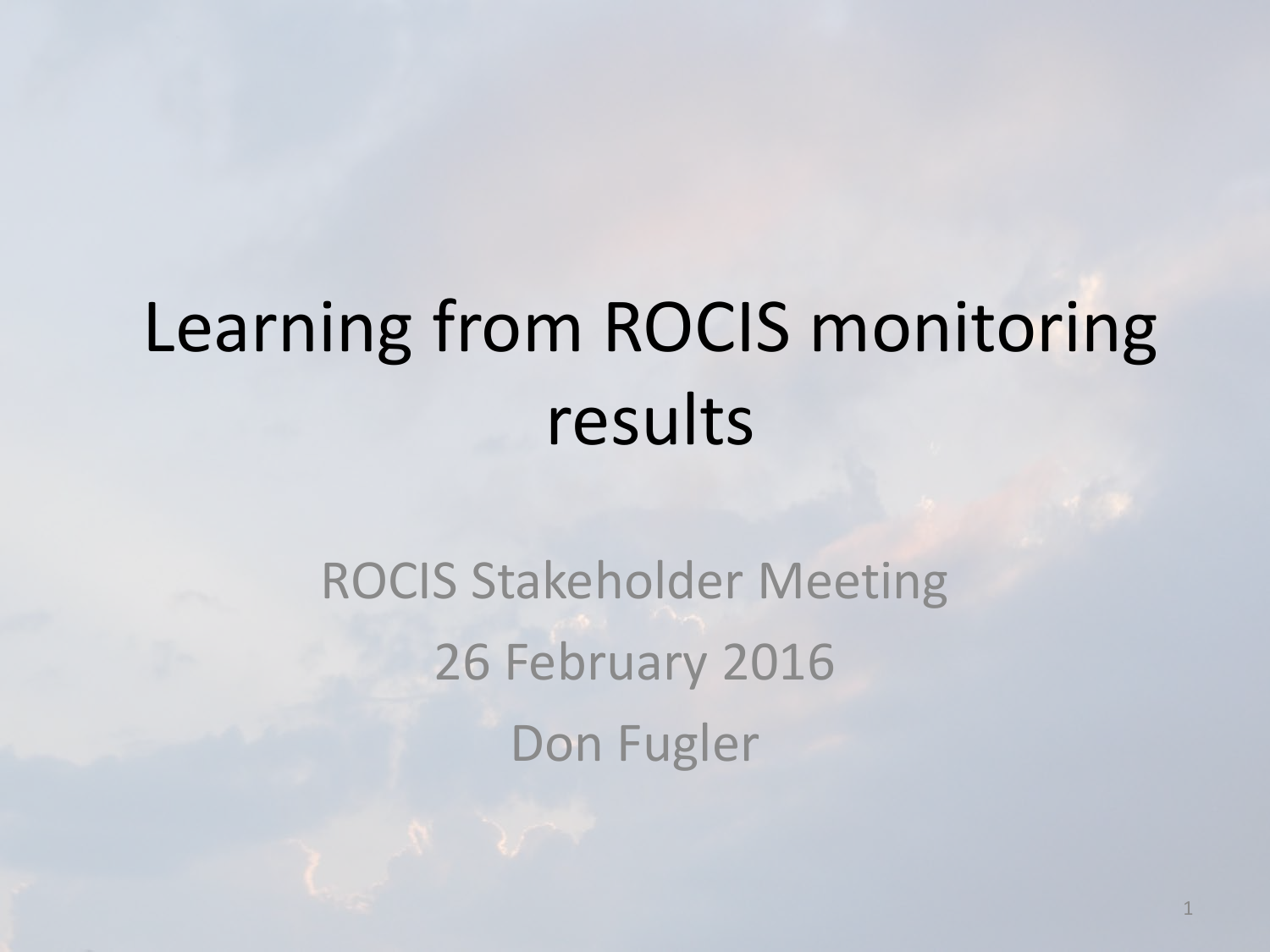# Introduction

- I am one of the remote researchers, in deepest Canada
- I am running two Dylos and a Speck
- Canadian particle counts are similar to American (exchange rates vary)
- I have been working with Linda on air quality issues for 30 years

– We still have not solved all the problems

• These are the most interesting issues with the monitoring that I have seen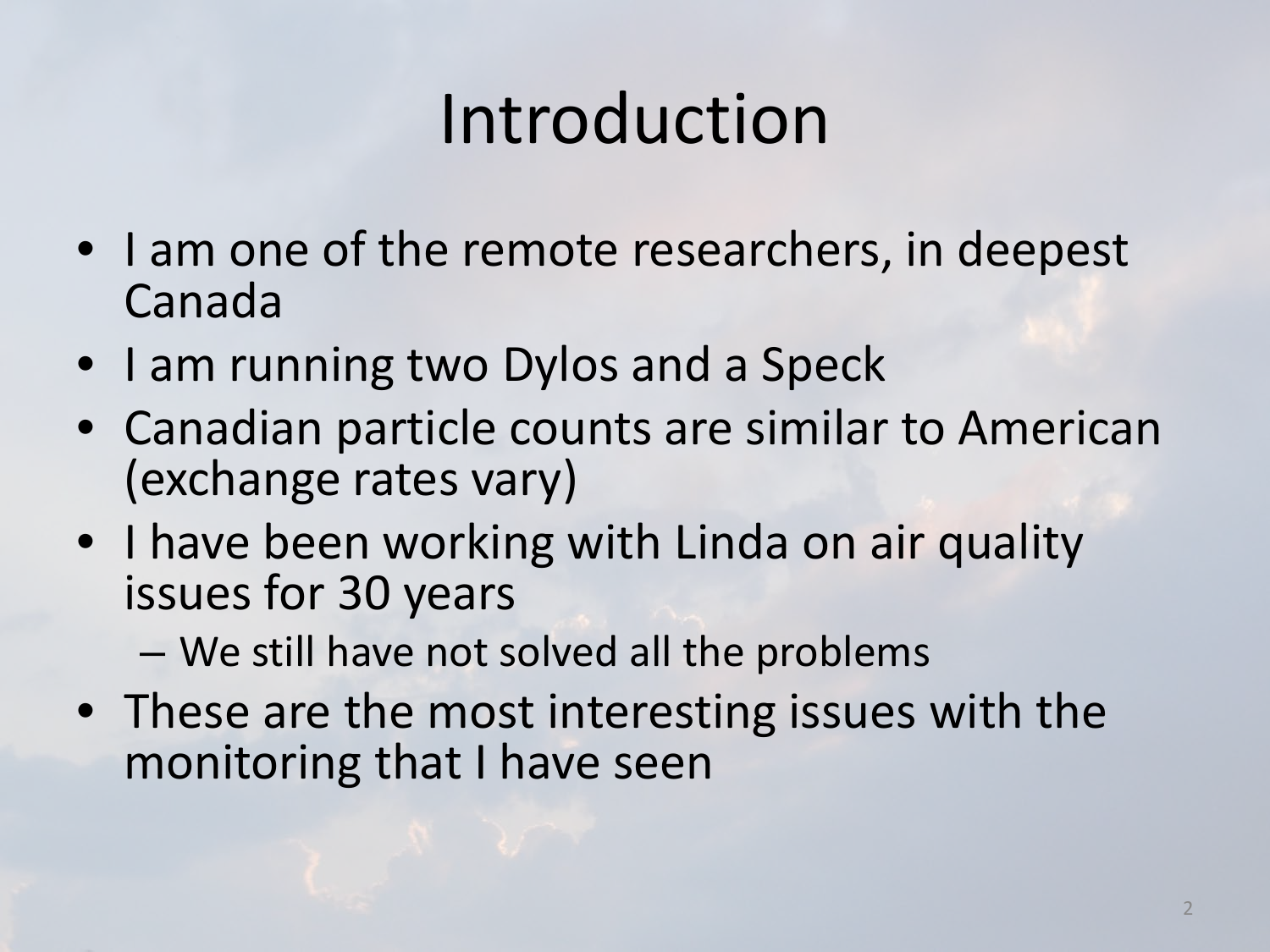# Are we different?

- Comparing the data from everyone's Dylos small inside counts (mean for the week, based on recorded data to date)
	- $-$  Lowest = 30
	- $-$  Highest = 2308
	- Highest outside mean, for contrast = 9553
- Estimated (from memory) duration of cooking peaks over 5000 in Dylos small inside
	- 2 minutes to 4 hours
	- Precise comparison will be available soon when data all compiled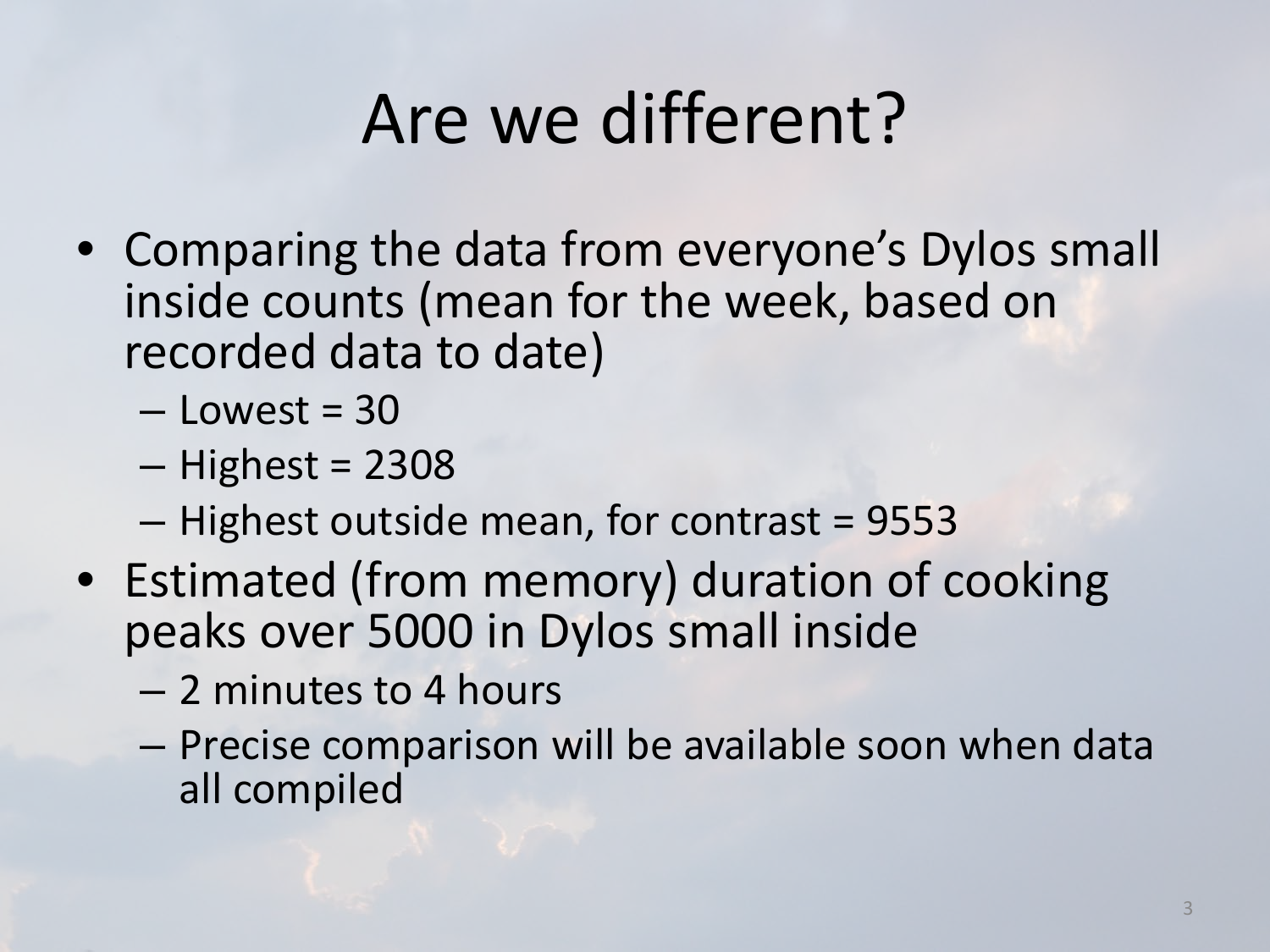## House Protection

- Prof. Brent Stephens is right. He said houses of average airtightness still provide good protection to outdoors PM2.5
- I didn't fully believe him – Now I do
- One example is a moderately updated 110 year old house, faced with about the highest outdoor concentrations seen, with windows closed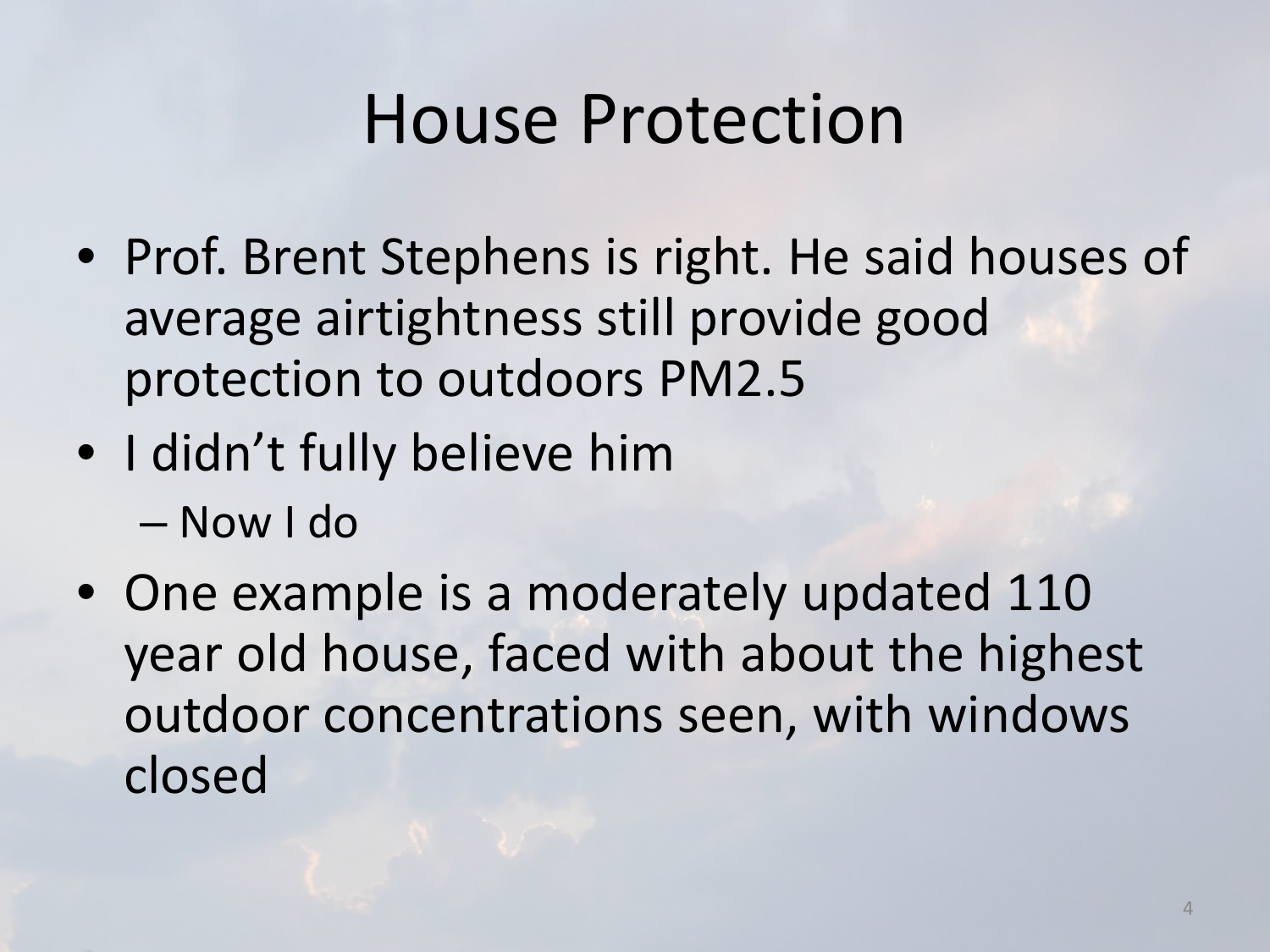## House response to high outdoor concentrations

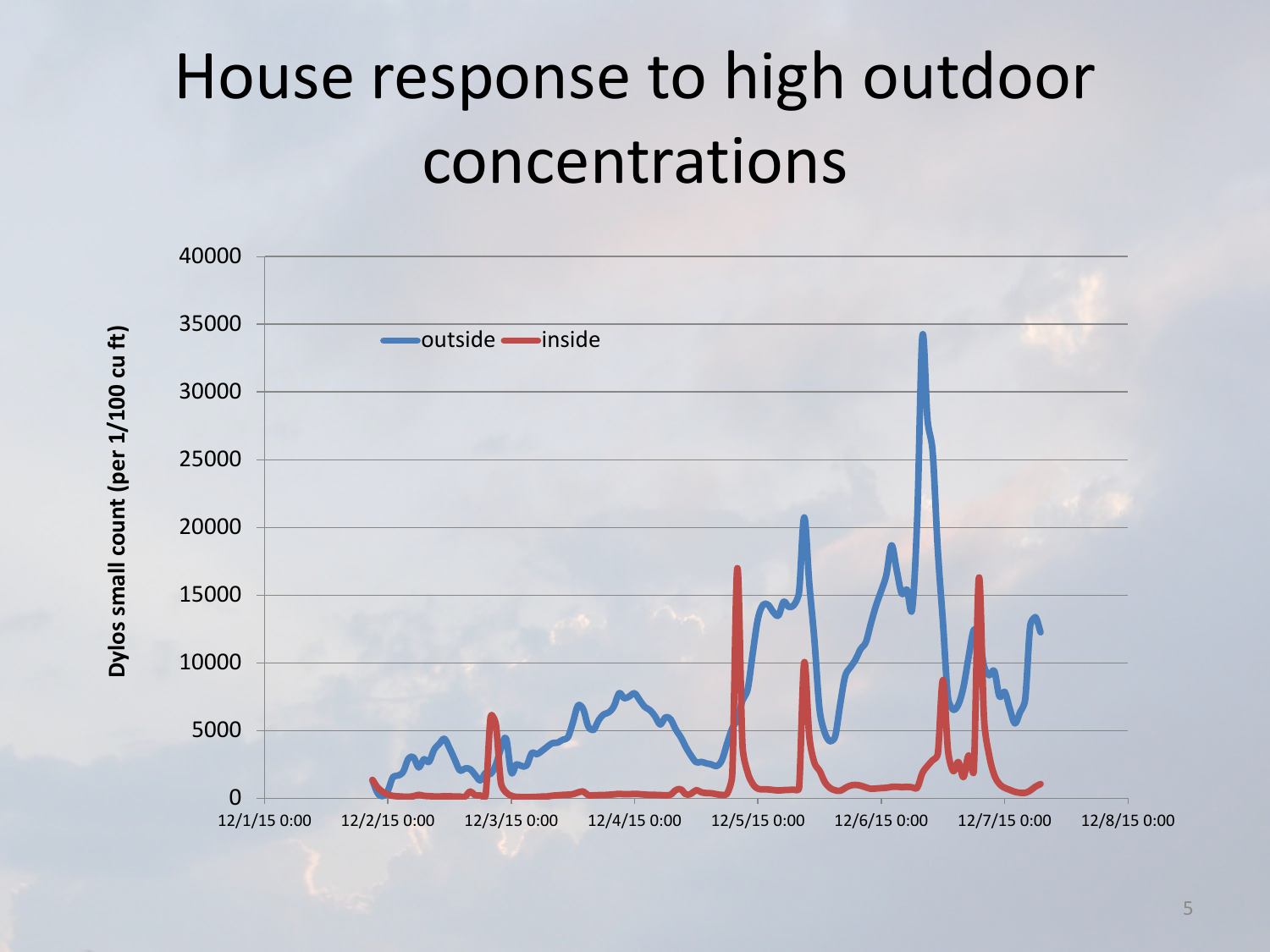### But in summer …

- With windows wide open, outdoor and indoor concentrations are pretty much the same
- Chart below shows daily averages with windows open for an individual house in

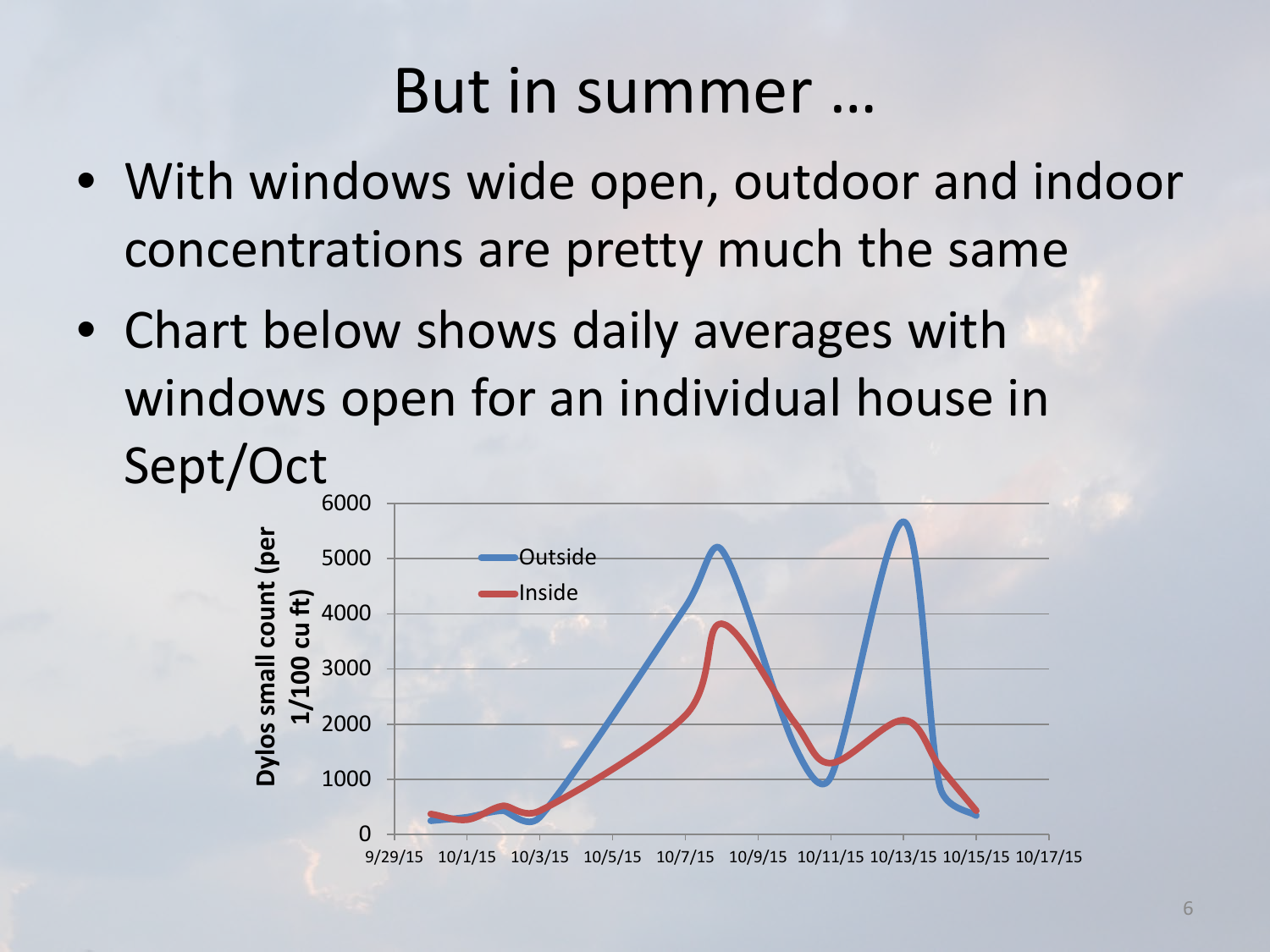### And if you have a ventilation system …

- If you have a ventilation system (e.g. an HRV) with an unfiltered supply, you will find the same results
	- You can upgrade this filtration on an HRV
- If your ventilation system is an exhaust-only system (like a bathroom fan), the house envelope will filter outdoor air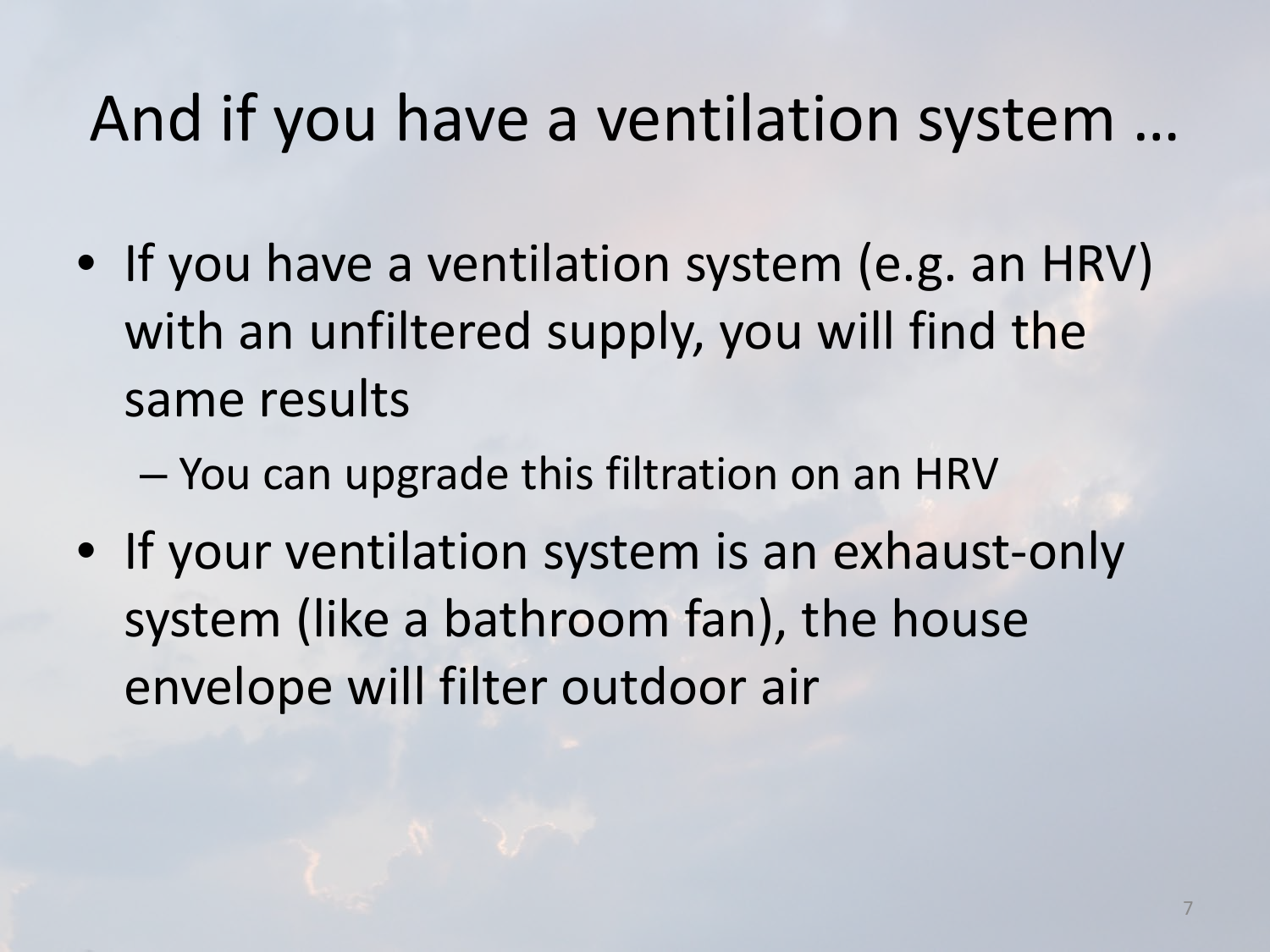# Cooking lessons

- Most of the indoor small particle spikes seem to be due to cooking, but there are ways around this
- Participant at top uses the stovetop twice a day and the oven once a day. The range hood is used "Every time the stove is in use"
- Participant on bottom is more typical of the data we have seen
- Scales are the same for both graphs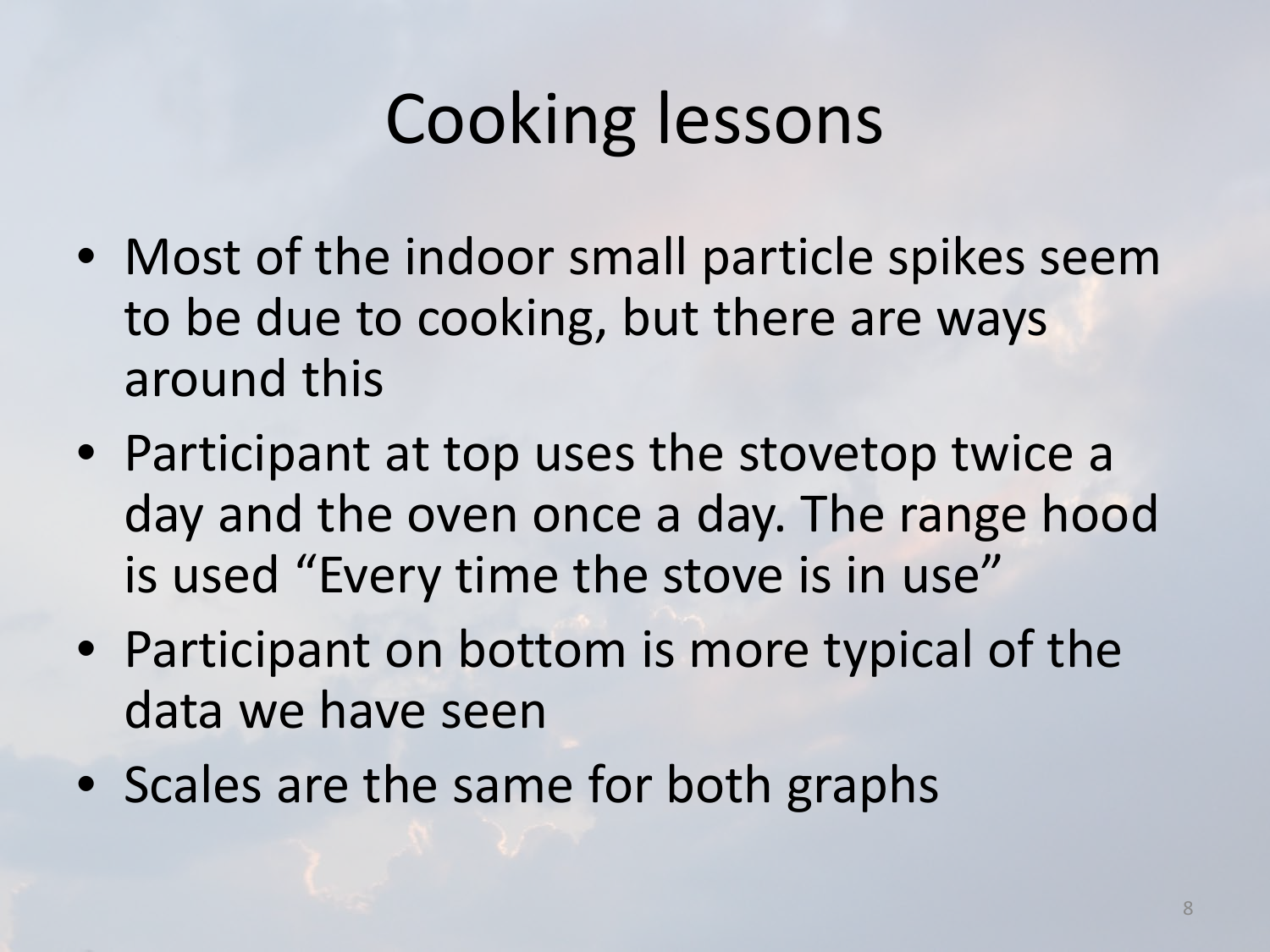#### Good kitchen range hood vs. recirculating

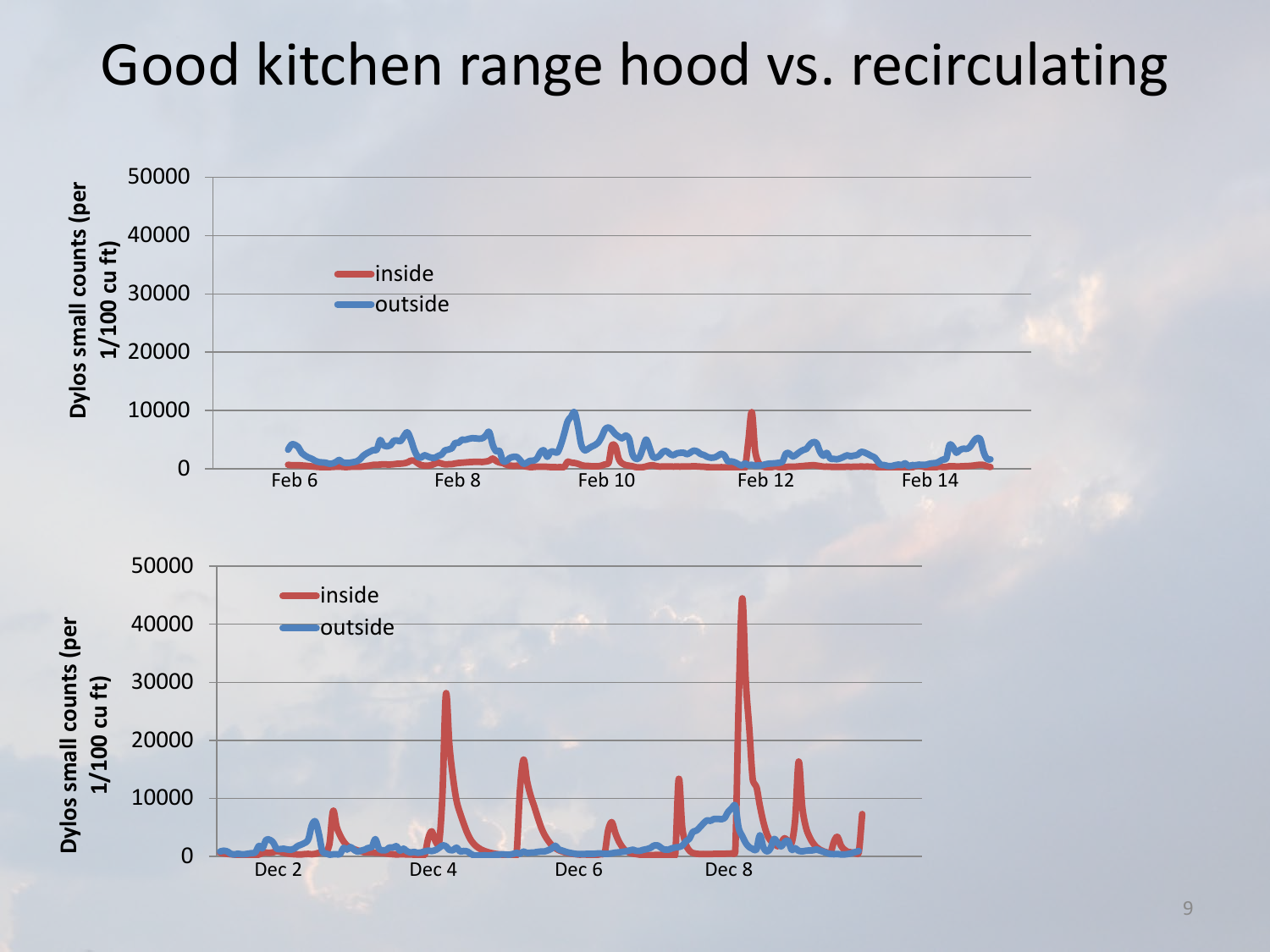### Can you cook without making a mess?

- Some answers we do not yet know
- It is clear that cooking will often create an indoor spike
	- We do not want to discourage cooking
- We have tried using lower element temperatures and induction cooking, so far with mixed results
- We hope to have better advice as ROCIS progresses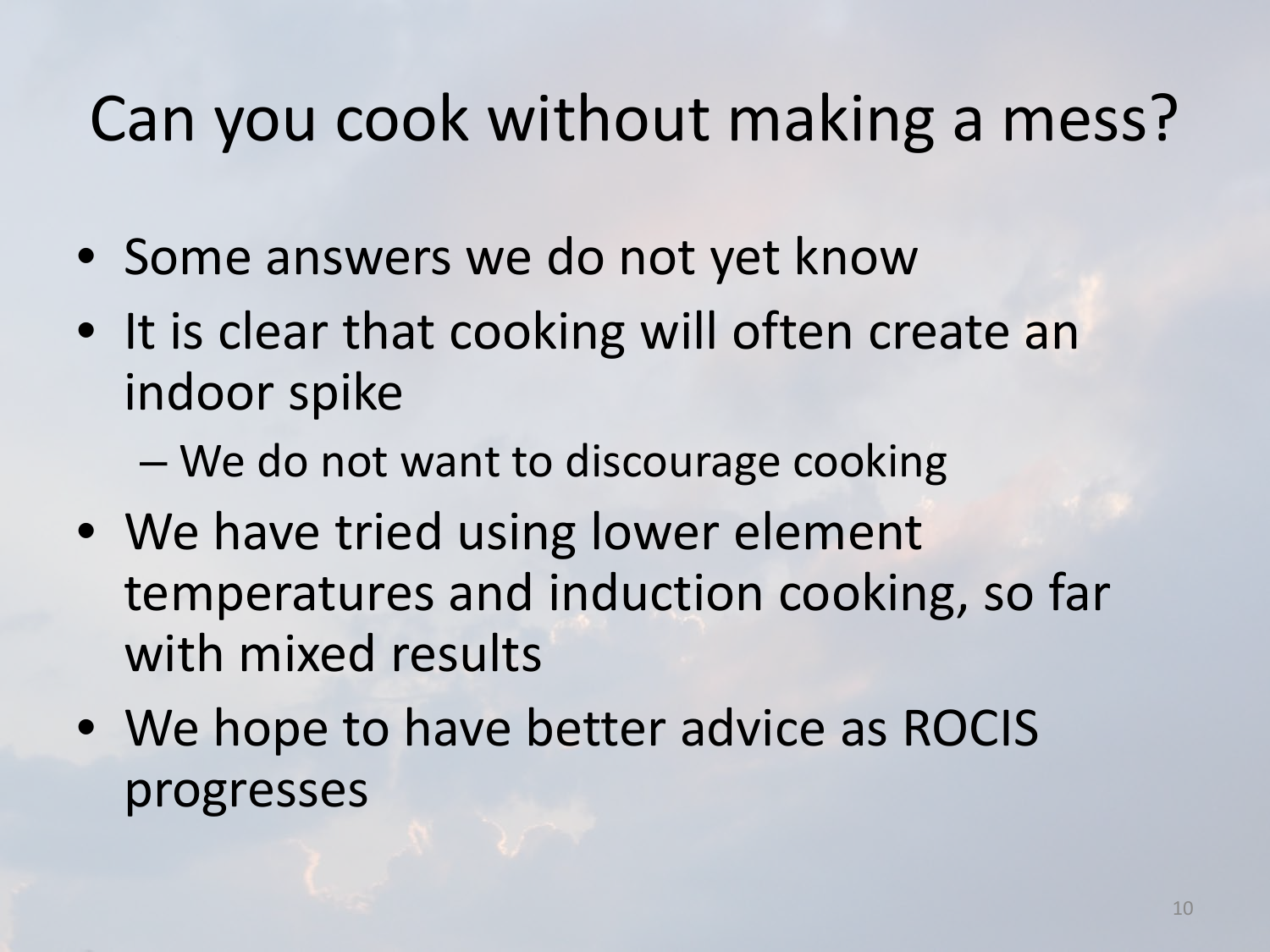## Other lessons

- Active vs. inactive periods
- Dusty humidifiers
- High radon in almost half the houses tested
- Not much CO observed in any houses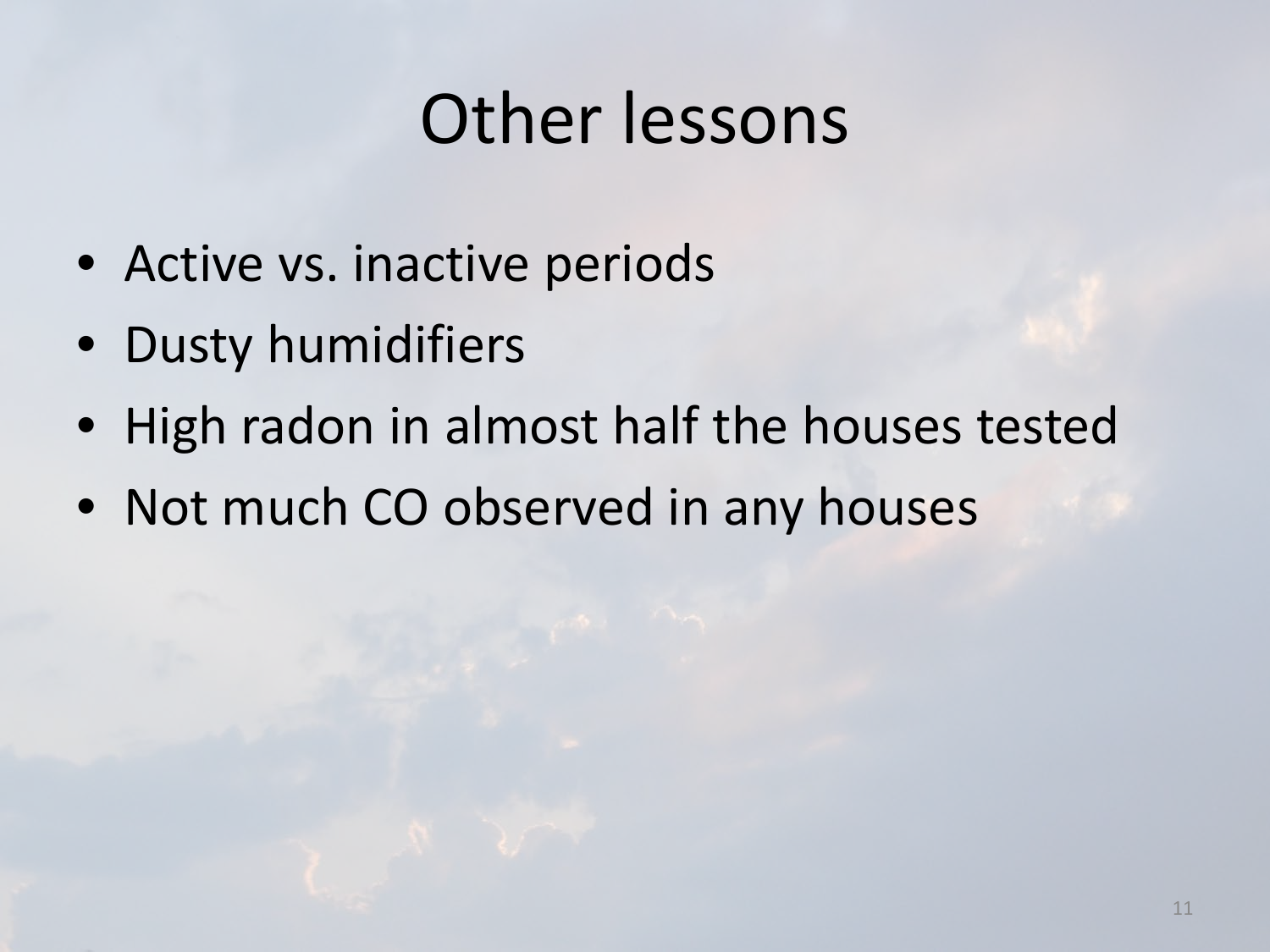Other things I would like to know (which will come out in analysis)

- What do we do with the Dylos large counts or Speck readings? When are they useful?
- Can we see good reductions with a furnace filter in operation?
- How consistent are the outdoor readings from one house to another?
- What are the highest internal sources, other than cooking?